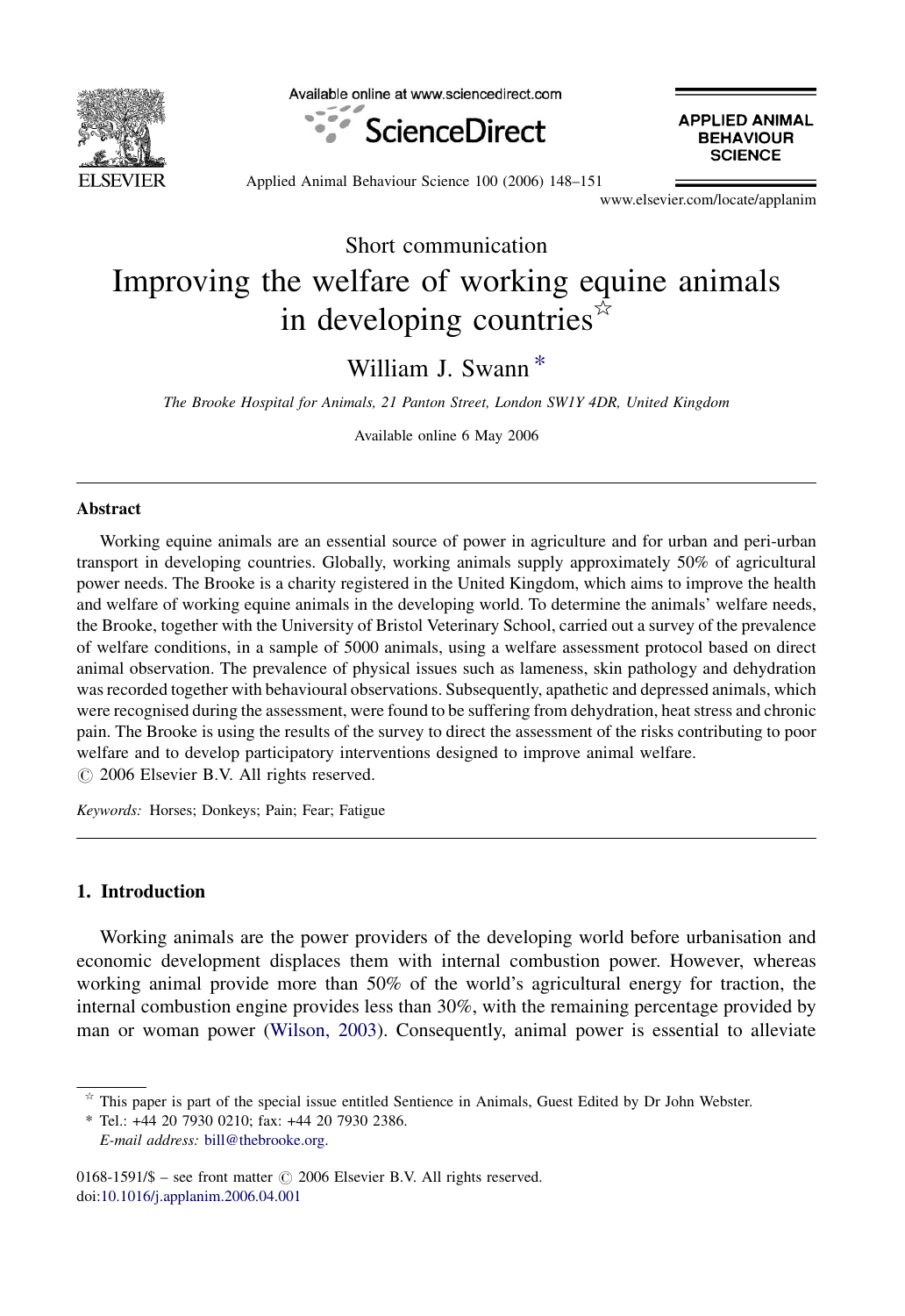human burden and increase tillage capacity. The Brooke, formally Brooke Hospital for Animals, was established as a British Charity in 1934 to prevent suffering in old war-horses left in Egypt by the British Army. Brooke's work concentrated historically on treating skin lesions, lameness and dehydration symptomatically. Veterinary teams were presented with recurring problems. An educational programme was developed, and aimed to promote sound harness and saddle design, good farriery and nutrition. However, it was evident that the prevalence of presenting conditions was not influenced by advice delivered at the point of treatment.

## 2. Improving animal welfare

To identify the causes of poor welfare and to determine the prevalence of significant welfare issues, the Brooke asked the University of Bristol Veterinary School to develop a welfare assessment protocol, which used animal observation to record physical and behavioural indicators of welfare ([Pritchard et al., 2005](#page-3-0)). Amongst its findings, the survey showed that many of the animals assessed were non-responsive to external events in their environment, including human approach and interaction. Such animals were described as 'apathetic'. Correlation with physical issues suggests that apathy is associated with dehydration and chronic pain and leads to consequential injuries, such as broken knees caused by falls and road accidents. There was also a suggested correlation with skin wounds, traditionally attributed to the direct effects of ill-fitting harness. The assessment captured the picture, familiar to veterinarians working in developing countries, of the 'switched off' horse or donkey, with injuries, skin wounds and poor body condition. The results indicate that there is an underlying state of poor welfare, caused by chronic pain and dehydration. Heat stress is also thought to be significant. A critical anthropomorphic judgement [\(Morton et al., 1990\)](#page-3-0) would conclude that many working equine animals suffer from chronic fatigue and depression as a result of poor welfare.

Brick making in India relies on animal power. Pack donkeys carry bricks from the clay pit to the kilns, in ambient temperatures that may exceed 40 °C. The work is seasonal. Observation of working pack donkeys at the start of the season shows the typical apathetic working animal. At the end of the working day, which is between 8 and 12 h, donkeys are released from work to forage. On release, donkeys are seen to gather together, nuzzle and interact. Rolling is observed at this time. Following social interaction, the animals will seek out water and drink as a communal group. This repeatable observation suggests that socialisation is the first priority for fatigued and dehydrated animals, followed by drinking. Animals will not usually drink alone, suggesting that drinking is also a social activity, even in dehydrated animals. As a prey species, isolation would present a high risk of predation; social drinking confers survival advantages in that predator identification is more likely. Following further social interaction, animals begin to forage over nearby land and the appearance of depression and apathy gradually disappears. As the season progresses over 5–6 months, some animals become permanently apathetic, failing to socialise. They lose body weight and are likely to exhibit extensive skin lesions at pack contact points. Some of these animals will die.

The relationship between deteriorating welfare and skin pathology at contact points is unknown. Loss of body condition and thus natural padding, dehydration and consequential changes in the skin and failure of the depressed animal to become aware of the developing lesions are all suggested factors. However, programmes which seek to prevent skin lesions by adjusting harness design and fit are likely to fail, particularly if general welfare issues are not also recognised and improved.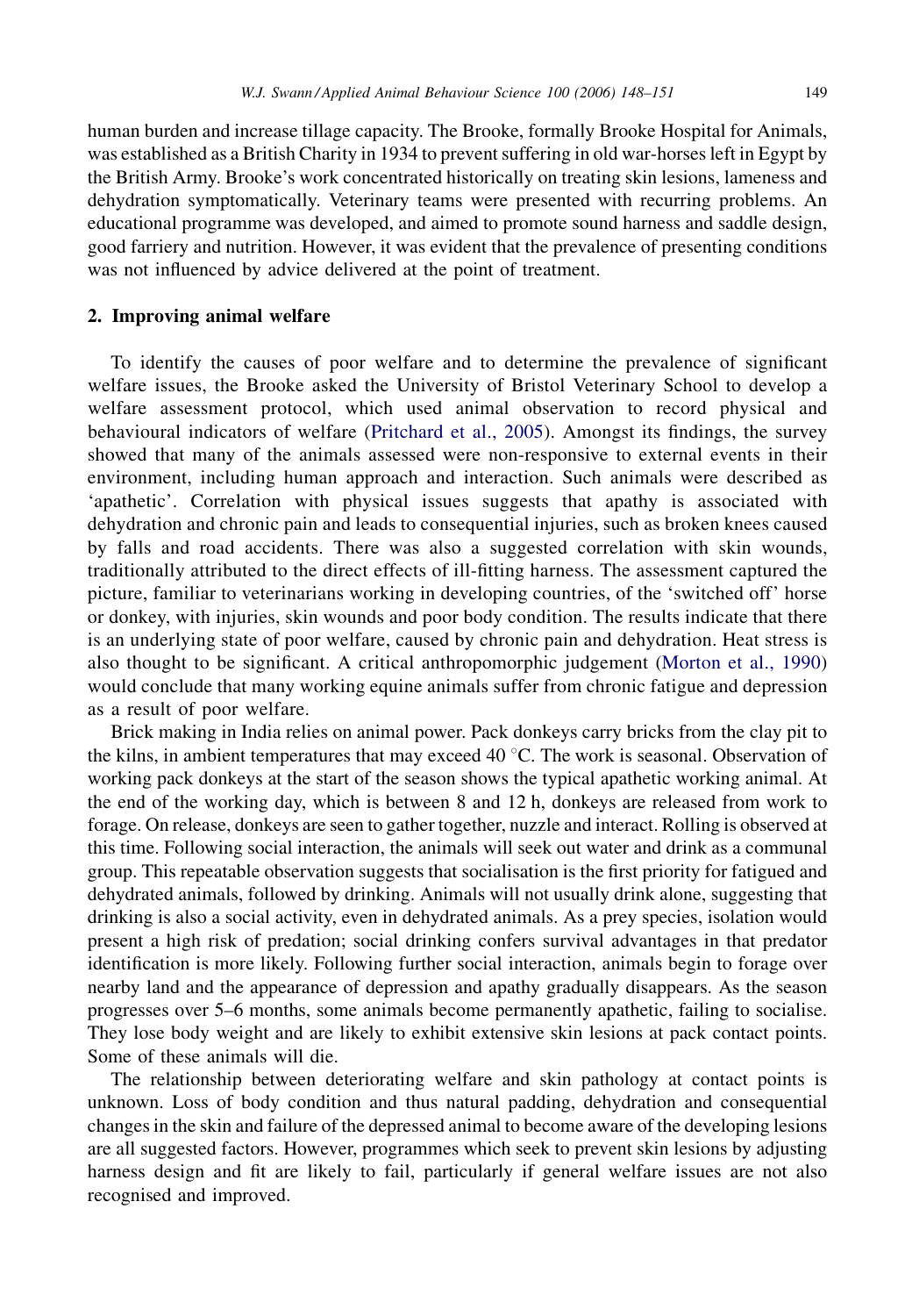In Pakistan, horses are used to pull goods carts and the ubiquitous 'tongas' or people carriers. The prevalence survey showed that more than 90% of the horses are lame. Following the welfare assessment, welfare conditions were ranked using a matrix analysis setting prevalence against severity ([Pritchard et al., 2005\)](#page-3-0). Issues of greatest significance were selected for risk assessment, to determine the risks contributing to poor welfare. Lameness is thought to result from a combination of risks, including developmental issues, conformation and breed, nutrition, workrelated concussion on dry hard roads, and resource issues such as farriery and foot care. Lameness risk assessment is ongoing, but it is evident that a consequence of the interaction of the significant risk factors is chronic arthritis and tendonitis, leading to chronic pain. The same animals also suffer from dehydration and heat stress. A similar picture develops to that described above: the apathetic, depressed and fatigued animal with poor body condition and skin lesions at the harness contact points.

From the treatment centres established by Brooke, it was evident that the prevalence of presenting conditions was not influenced by advice delivered at the point of treatment. Following the prevalence survey and ongoing research, the approach has been to prevent the causes of poor welfare. Animal owners are approached at treatment areas, or 'contact sites'. Following contact, animal owning community groups are identified or organised to allow a participatory programme of awareness raising and behaviour change to develop, bringing peer pressure to bear [\(Catley](#page-3-0) [et al., 2002\)](#page-3-0). Groups are encouraged to groom their animals (enabling early skin lesion detection), provide adequate water at the correct times, clean and examine the feet and to adopt other management practices. Suggested changes to working practices are introduced only when risk assessment supports an intervention. Most working equine animal owners in Brooke areas of operation earn less that the equivalent of \$1 per person in the family per day, the international definition of poverty. Consequently, there is an economic dependency on working animals, and changes in practice must be backed by evidence from risk assessment that intervention will benefit the animal, particularly as intervention may require a contribution from the owner.

A highly significant aspect of poor welfare, identified by the behavioural assessment, which was part of the prevalence survey, was fear. Animals become frightened if they are beaten during work. Beating is widespread. When questioned, animal users, who may be children, respond by expressing shared adversity: ''I beat my donkey if he is lazy because I have to work hard too''. Poor welfare, leading to apathy, depression and fatigue increases the chance of beating, because animals with poor welfare cannot meet the work expectations of the owner or user. The relationship between reduced productivity and beating was clearly illustrated by research carried out in an Egyptian brick kiln complex by [O'Neill and Pearson \(2003\).](#page-3-0) Donkeys transport bricks on two-wheeled flat carts. The ergonomic study showed that the donkeys' power rating was adequate to move the loads of bricks placed on flat carts. However, if more than 10 mm of loose sand or debris accumulated on the ground over which the carts were pulled, and if tyre pressures were also sub-optimal, the power required to move the loads doubled, exceeding the reasonable capacity of the donkeys. The resulting slow transit time of a load was attributed to laziness and resulted in excessive beating.

Fear, and a consequent deterioration in the human animal bond was observed in the Peten of northern Guatemala. Horses are released after work carrying packs of forest produce to forage around villages. Accidental damage to corn and other crops led to stone and machete attacks by villagers. Behavioural observation during an assessment showed fear and aggression on the approach of strangers. Despite the evident aversion to people, horses would nonetheless risk attack to forage in social groups. A community participative outcome was the construction by villagers of 'corrales' or compounds for animals, which also allowed for social interaction.